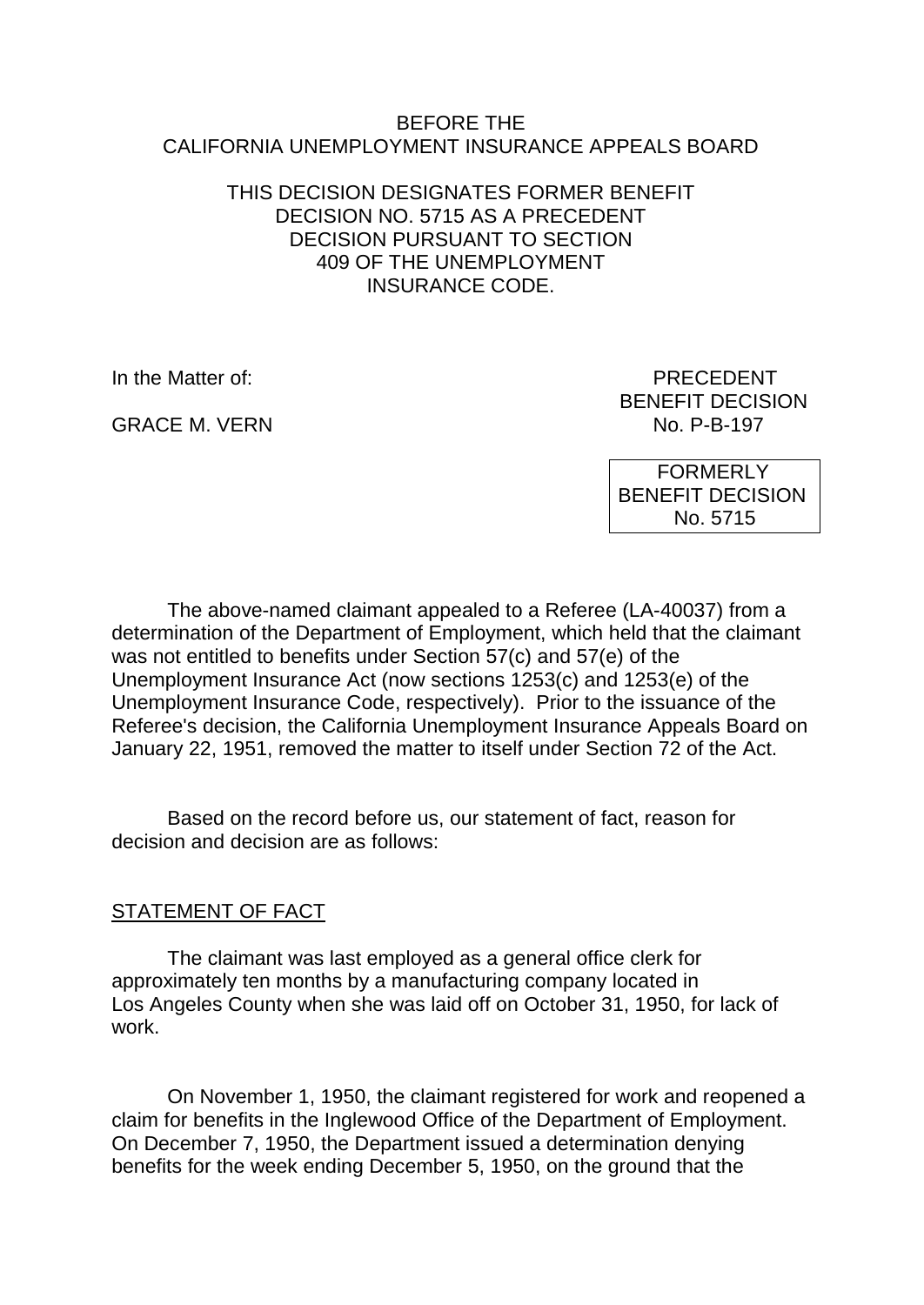claimant had not sought work during the week as required under Section 57(e) of the Act. The Department also determined that the claimant was ineligible for benefits for the period beginning November 29, 1950, on the ground that she was not available for work within the meaning of Section 57(c) of the Act.

For the week ending December 5, 1950, the claimant submitted a list of employers that she had contacted. The claimant had left written applications for employment with three of the employers. She had made inquiries at the personnel desk of the remaining firms and had been advised that there were no openings at the time.

In the month of December, 1950, the claimant was in her seventh month of pregnancy. The local office did not make referrals of women who were noticeably pregnant because employers in that area would not hire such women and objected to the Department referring pregnant women. There was an active labor market for clerk-typists. The claimant was a clerk-typist who imposed no restrictions upon acceptable employment and stated that she was able to work. The claimant's physician informed the Department that as far as he was concerned the claimant was able to work and that he advised all of his pregnant patients to continue working as long as possible unless the pregnancy was not normal.

# REASON FOR DECISION

Regarding the claimant's search for work during the week ending December 15, 1950, we believe that the record does not establish that the claimant failed to follow a course of action which was reasonably designed to result in her prompt reemployment in suitable work, considering the customary methods of obtaining work in her usual occupation or for which she was reasonably fitted, and the current conditions of the labor market. The claimant submitted a list of employers that she had contacted, three of whom were specifically mentioned in the record. In the absence of evidence as to what means and how many names were on the list that the claimant submitted, we are of the opinion that the claimant made an adequate search for work for the week ending December 5, 1950. (Benefit Decision No. 5457- 12899).

Regarding the claimant's eligibility under Section 57(c) of the Act, the claimant was discharged for lack of work from her most recent employment and did not voluntarily leave her employment or seek a leave of absence because of pregnancy. The claimant's physician was of the opinion that the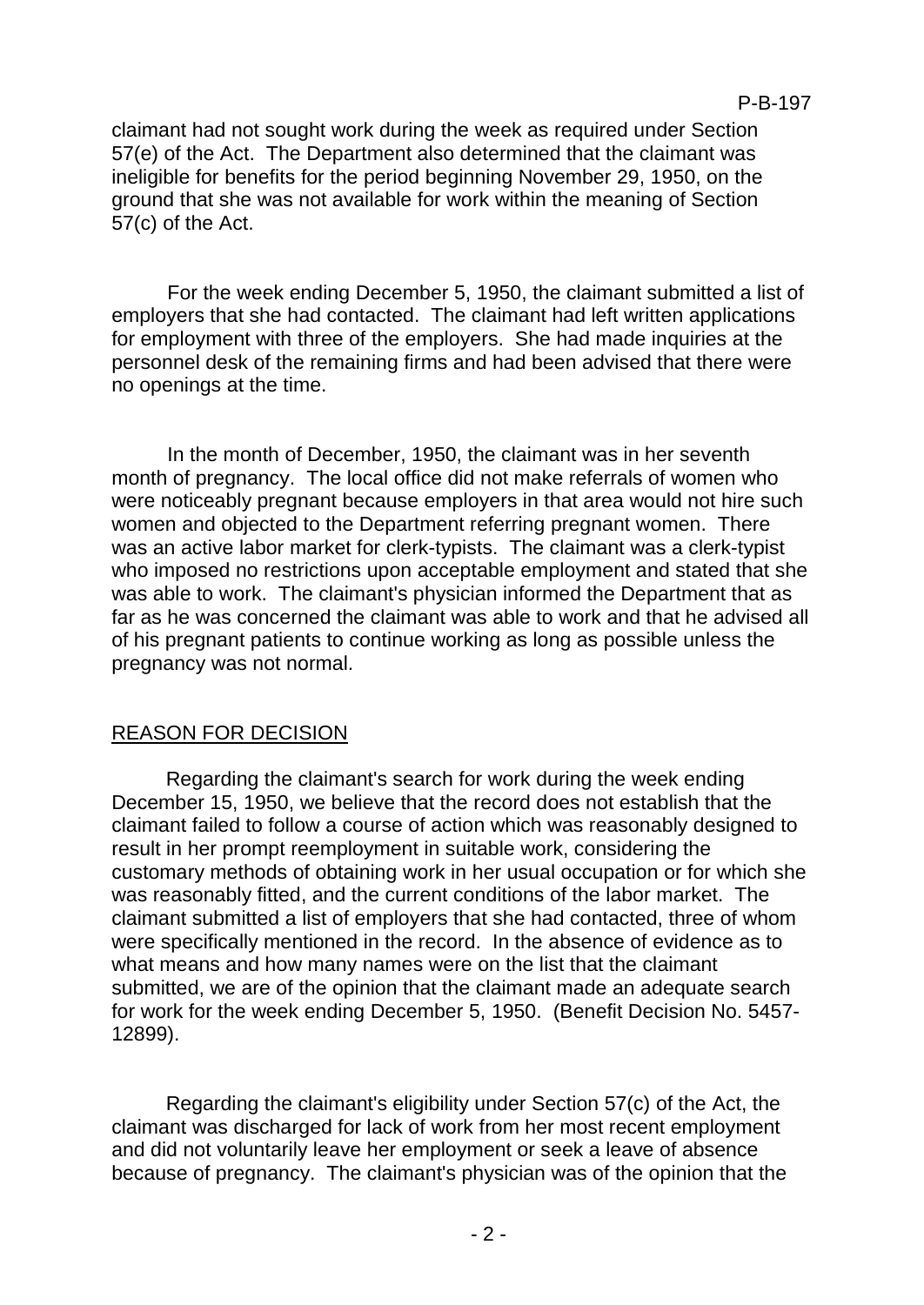claimant was able to work and the claimant stated that she was physically able to continue in her customary employment as a clerk-typist. There was an active labor market for clerk-typists. The claimant placed no restrictions upon suitable work. The fact that the Department would not refer pregnant women was a matter of policy of the local office and did not affect the claimant's availability for work when it was shown that she placed no restrictions upon suitable work and there was a labor market. We hold, therefore, that the claimant met the availability requirements of Section 57(c) of the Unemployment Insurance Act during the period involved herein. (Benefit Decision 4650-8480, 4948-9696, see 5641-16171).

## **DECISION**

The determination of the Department is reversed. Benefits are payable if the claimant is otherwise eligible.

Sacramento, California, January 29, 1976.

# CALIFORNIA UNEMPLOYMENT INSURANCE APPEALS BOARD

DON BLEWETT, Chairperson

MARILYN H. GRACE

CARL A. BRITSCHGI

RICHARD H. MARRIOTT

DISSENTING - Written Opinion Attached

HARRY K. GRAFE